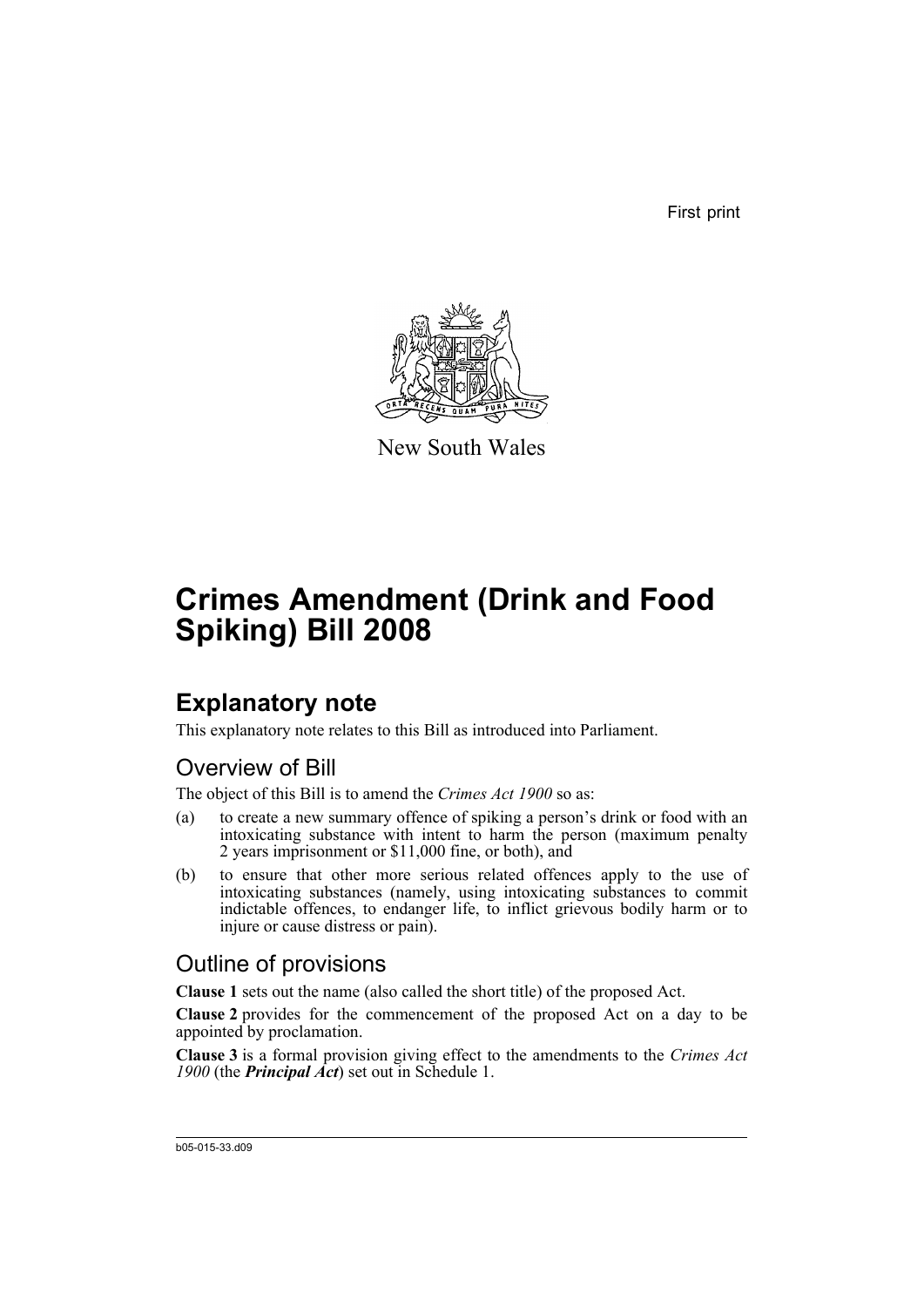Explanatory note

**Clause 4** provides for the repeal of the proposed Act after all the amendments made by the proposed Act have commenced. Once the amendments have commenced the proposed Act will be spent and section 30 of the *Interpretation Act 1987* provides that the repeal of an amending Act does not affect the amendments made by that Act.

#### **Schedule 1 Amendments**

**Schedule 1 [1]** inserts a definition of *intoxicating substance* into the Principal Act. The expression is defined to include alcohol or a narcotic drug or any other substance that affects a person's senses or understanding.

**Schedule 1 [2]** ensures that a reference in the Principal Act to causing an intoxicating substance to be administered to or taken by a person includes a reference to causing a person to inhale, take or be exposed to the intoxicating substance in the person's environment.

**Schedule 1 [3]** substitutes section 38 of the Principal Act (which makes it an offence to use chloroform laudanum, or other stupefying or over-powering drug, to commit or assist in the commission of an indictable offence) to apply the offence instead to the use of any "intoxicating substance" (as proposed to be defined in Schedule 1 [1]).

**Schedule 1 [4]** inserts proposed section 38A into the Principal Act to create the proposed summary offence of spiking drink or food (punishable by imprisonment not exceeding 2 years or a fine of not more than 100 penalty units, or both). The offence is committed if the offender causes another person to be given or to consume drink or food containing an intoxicating substance (or more of any such substance than the other person would expect it to contain) in circumstances where:

- (a) the other person is not aware the drink or food contains the substance (or that quantity of the substance), and
- (b) the accused intends the other person to be harmed by the consumption of the drink or food (including any impairment of the senses or understanding that the other person might reasonably be expected to object to in the circumstances).

The proposed section provides defences for proceedings for any such offence, namely:

- (a) the accused has reasonable cause to believe that each person who was likely to consume the drink or food would not have objected to consuming the drink or food if the person had been aware of the presence and quantity of the intoxicating substance in the drink or food, or
- (b) the accused uses the intoxicating substance in the course of any medical, dental or other health professional practice.

**Schedule 1 [5]** amends section 39 of the Principal Act (which makes it an offence to administer etc any poison or other destructive or noxious thing to endanger a person's life or to inflict grievous bodily harm on a person) to extend the offence to the use of any "intoxicating substance" (as proposed to be defined in Schedule 1 [1]).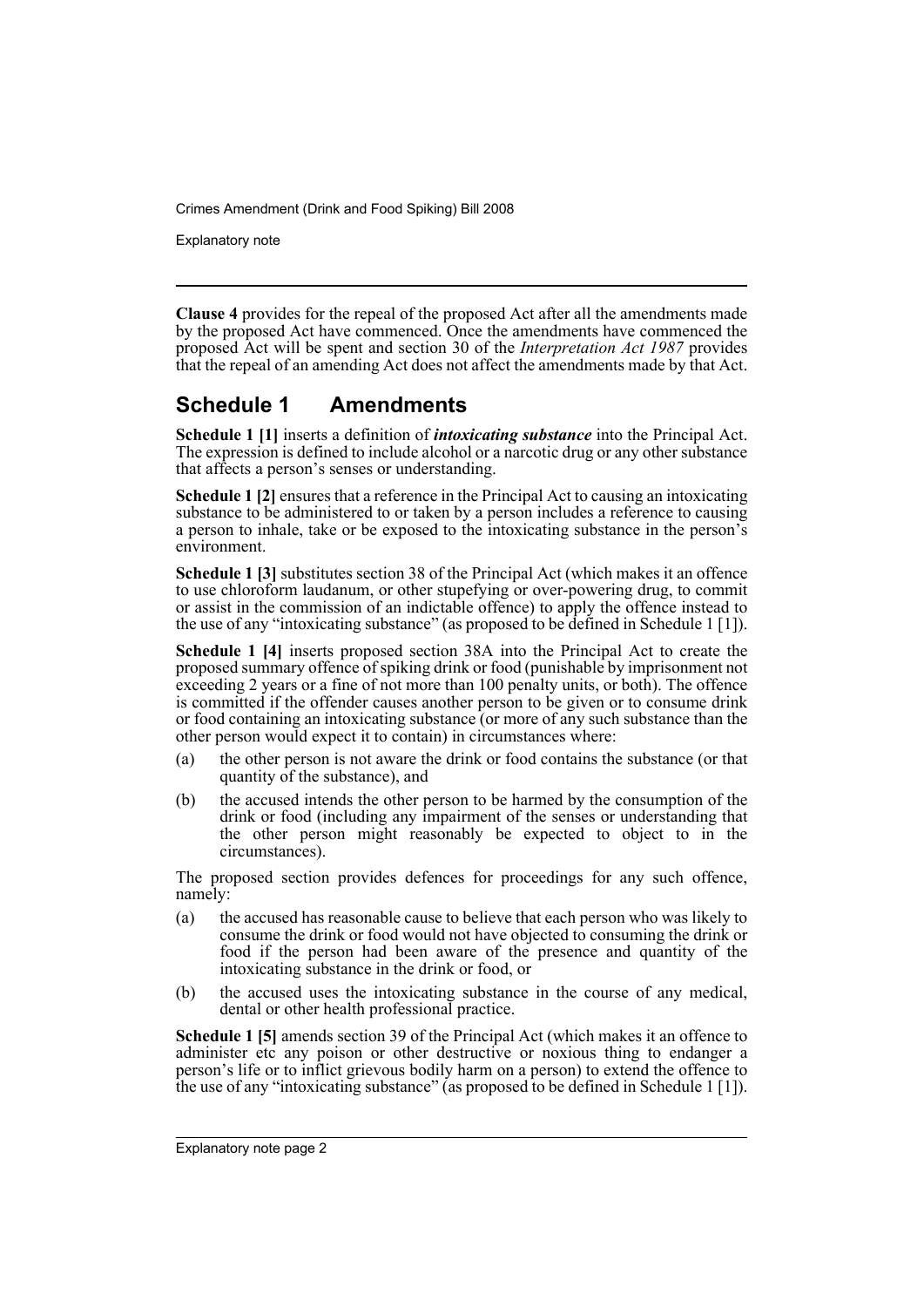Explanatory note

**Schedule 1 [6]** amends section 41 of the Principal Act (which makes it an offence to administer etc any poison or other destructive or noxious thing to injure or to cause distress or pain to a person) to extend the offence to the use of any "intoxicating substance" (as proposed to be defined in Schedule 1 [1]).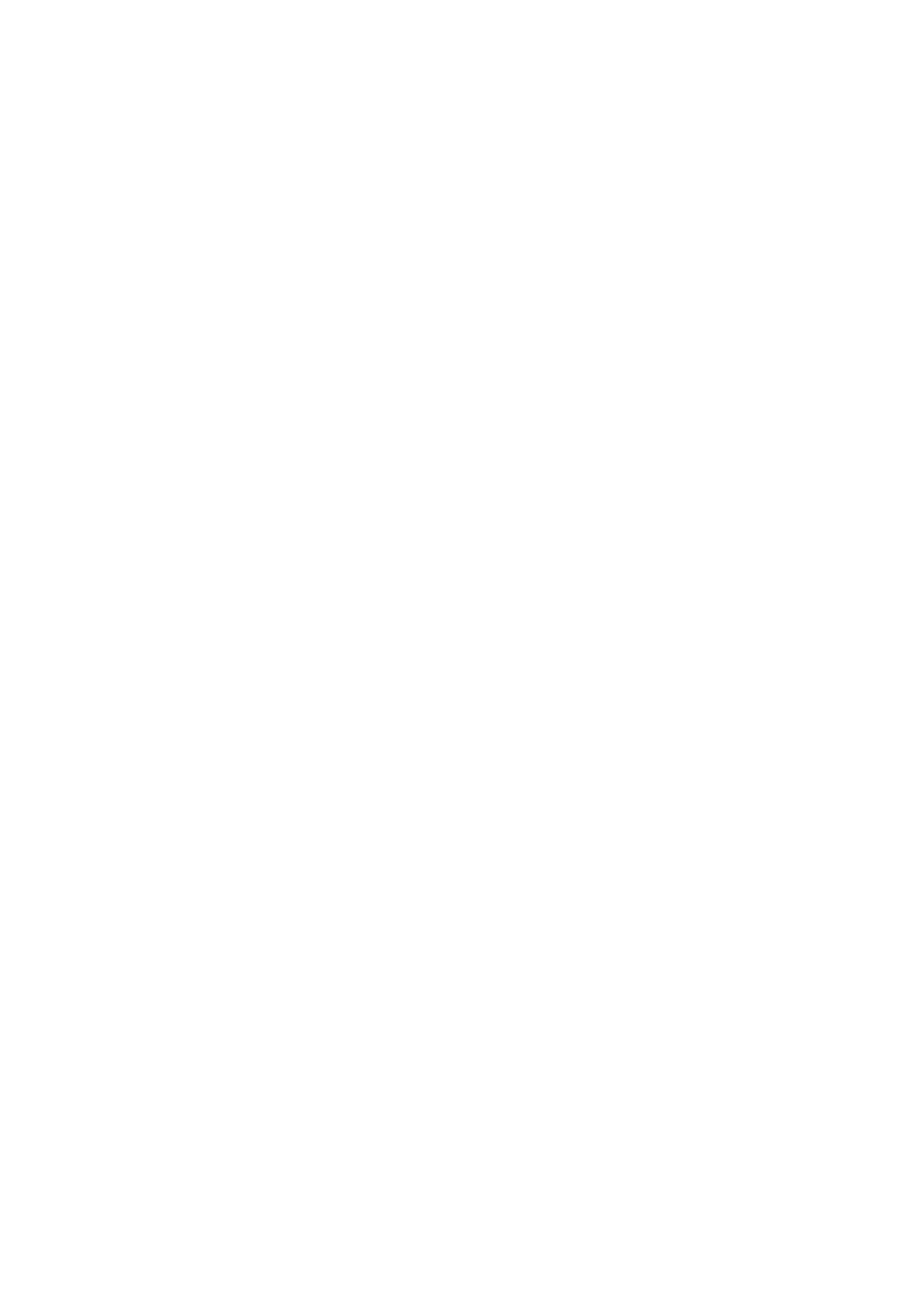First print



New South Wales

# **Crimes Amendment (Drink and Food Spiking) Bill 2008**

## **Contents**

|                                    | Page |
|------------------------------------|------|
| Name of Act                        |      |
| Commencement                       |      |
| Amendment of Crimes Act 1900 No 40 | າ    |
| Repeal of Act                      | ◠    |
| Schedule 1 Amendments              |      |
|                                    |      |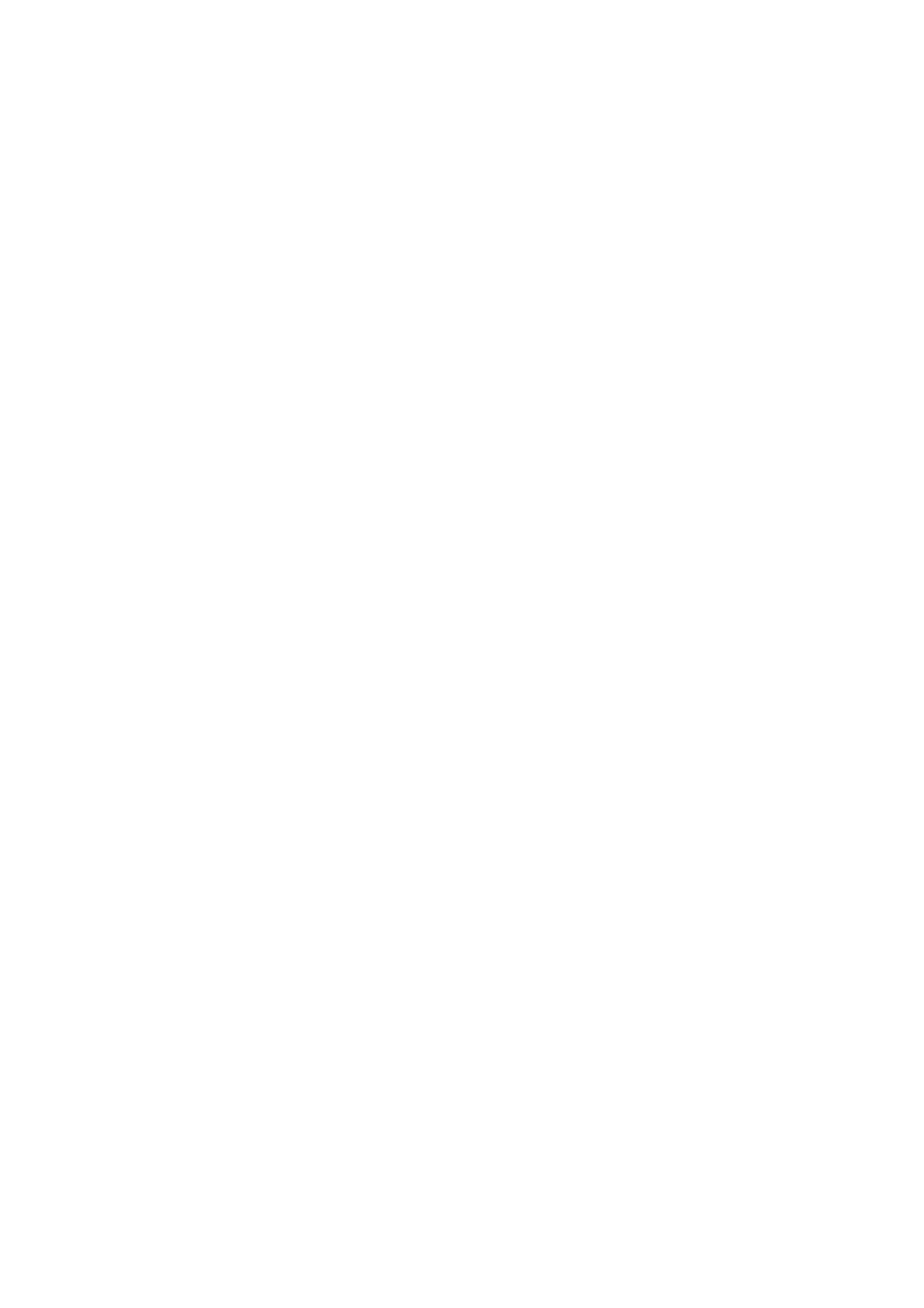

New South Wales

# **Crimes Amendment (Drink and Food Spiking) Bill 2008**

No , 2008

#### **A Bill for**

An Act to amend the *Crimes Act 1900* in relation to drink and food spiking, and the use of intoxicating substances in the commission of other related offences.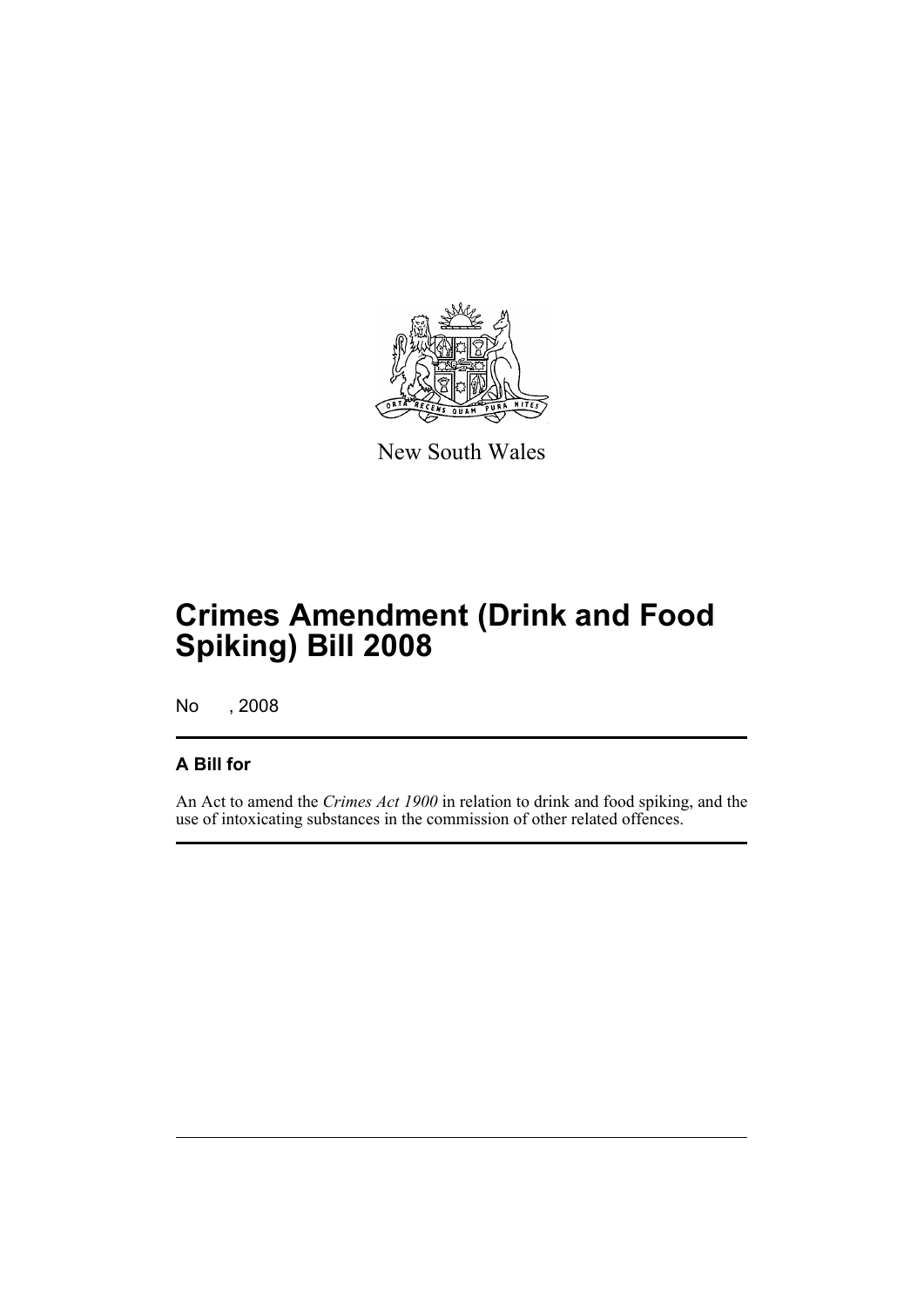<span id="page-7-3"></span><span id="page-7-2"></span><span id="page-7-1"></span><span id="page-7-0"></span>

|              |                      | The Legislature of New South Wales enacts:                                                                                                                | 1              |
|--------------|----------------------|-----------------------------------------------------------------------------------------------------------------------------------------------------------|----------------|
| 1            |                      | Name of Act                                                                                                                                               | $\overline{2}$ |
|              |                      | This Act is the Crimes Amendment (Drink and Food Spiking) Act 2008.                                                                                       | 3              |
| $\mathbf{2}$ |                      | <b>Commencement</b>                                                                                                                                       | 4              |
|              |                      | This Act commences on a day to be appointed by proclamation.                                                                                              | 5              |
| 3            |                      | Amendment of Crimes Act 1900 No 40                                                                                                                        | 6              |
|              |                      | The <i>Crimes Act 1900</i> is amended as set out in Schedule 1.                                                                                           | 7              |
| 4            | <b>Repeal of Act</b> |                                                                                                                                                           | 8              |
|              | (1)                  | This Act is repealed on the day following the day on which this Act<br>commences.                                                                         | 9<br>10        |
|              | (2)                  | The repeal of this Act does not, because of the operation of section 30<br>of the <i>Interpretation Act 1987</i> , affect any amendment made by this Act. | 11<br>12       |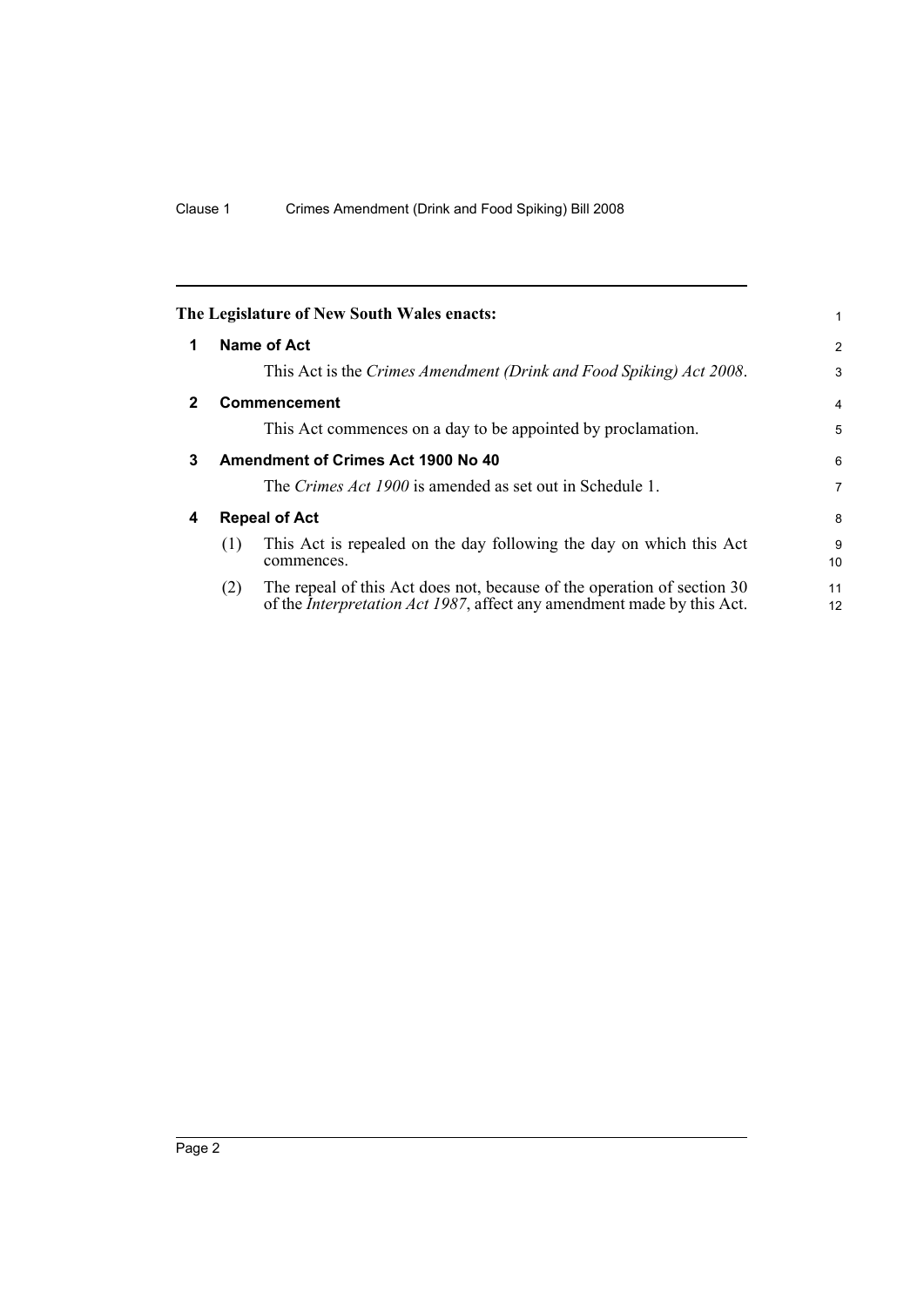Amendments Schedule 1

33

<span id="page-8-0"></span>

|       | <b>Schedule 1</b> |                    | <b>Amendments</b>                                                                                                                            | 1                 |
|-------|-------------------|--------------------|----------------------------------------------------------------------------------------------------------------------------------------------|-------------------|
|       |                   |                    | (Section 3)                                                                                                                                  | 2                 |
| [1]   |                   |                    | <b>Section 4 Definitions</b>                                                                                                                 | 3                 |
|       |                   |                    | Insert in alphabetical order in section $4(1)$ :                                                                                             | 4                 |
|       |                   |                    | <i>Intoxicating substance</i> includes alcohol or a narcotic drug or any<br>other substance that affects a person's senses or understanding. | 5<br>6            |
| $[2]$ |                   | Section 4 (7)      |                                                                                                                                              | 7                 |
|       |                   |                    | Insert ", intoxicating substance" after "poison" wherever occurring.                                                                         | 8                 |
| $[3]$ |                   | <b>Section 38</b>  |                                                                                                                                              | 9                 |
|       |                   |                    | Omit the section. Insert instead:                                                                                                            | 10                |
|       | 38                |                    | Using intoxicating substance to commit an indictable offence                                                                                 | 11                |
|       |                   |                    | A person who:                                                                                                                                | $12 \overline{ }$ |
|       |                   |                    | administers an intoxicating substance to another person, or<br>(a)                                                                           | 13                |
|       |                   |                    | causes another person to take an intoxicating substance,<br>(b)                                                                              | 14                |
|       |                   |                    | with intent to enable himself or herself, or to assist a third person,                                                                       | 15                |
|       |                   |                    | to commit an indictable offence is guilty of an offence.                                                                                     | 16                |
|       |                   |                    | Maximum penalty: Imprisonment for 25 years.                                                                                                  | 17                |
| [4]   |                   | <b>Section 38A</b> |                                                                                                                                              | 18                |
|       |                   |                    | Insert after section 38:                                                                                                                     | 19                |
|       | 38A               |                    | Spiking drink or food                                                                                                                        | 20                |
|       |                   | (1)                | In this section:                                                                                                                             | 21                |
|       |                   |                    | <b>harm</b> includes an impairment of the senses or understanding of a                                                                       | 22                |
|       |                   |                    | person that the person might reasonably be expected to object to                                                                             | 23<br>24          |
|       |                   |                    | in the circumstances.                                                                                                                        | 25                |
|       |                   |                    | <i>impair</i> includes further impair.                                                                                                       |                   |
|       |                   | (2)                | A person:                                                                                                                                    | 26                |
|       |                   |                    | who causes another person to be given or to consume drink<br>(a)<br>or food:                                                                 | 27<br>28          |
|       |                   |                    | (i)<br>containing an intoxicating substance that the other<br>person is not aware it contains, or                                            | 29<br>30          |
|       |                   |                    | containing more of an intoxicating substance than<br>(ii)<br>the other person would reasonably expect it to                                  | 31<br>32          |

contain, and